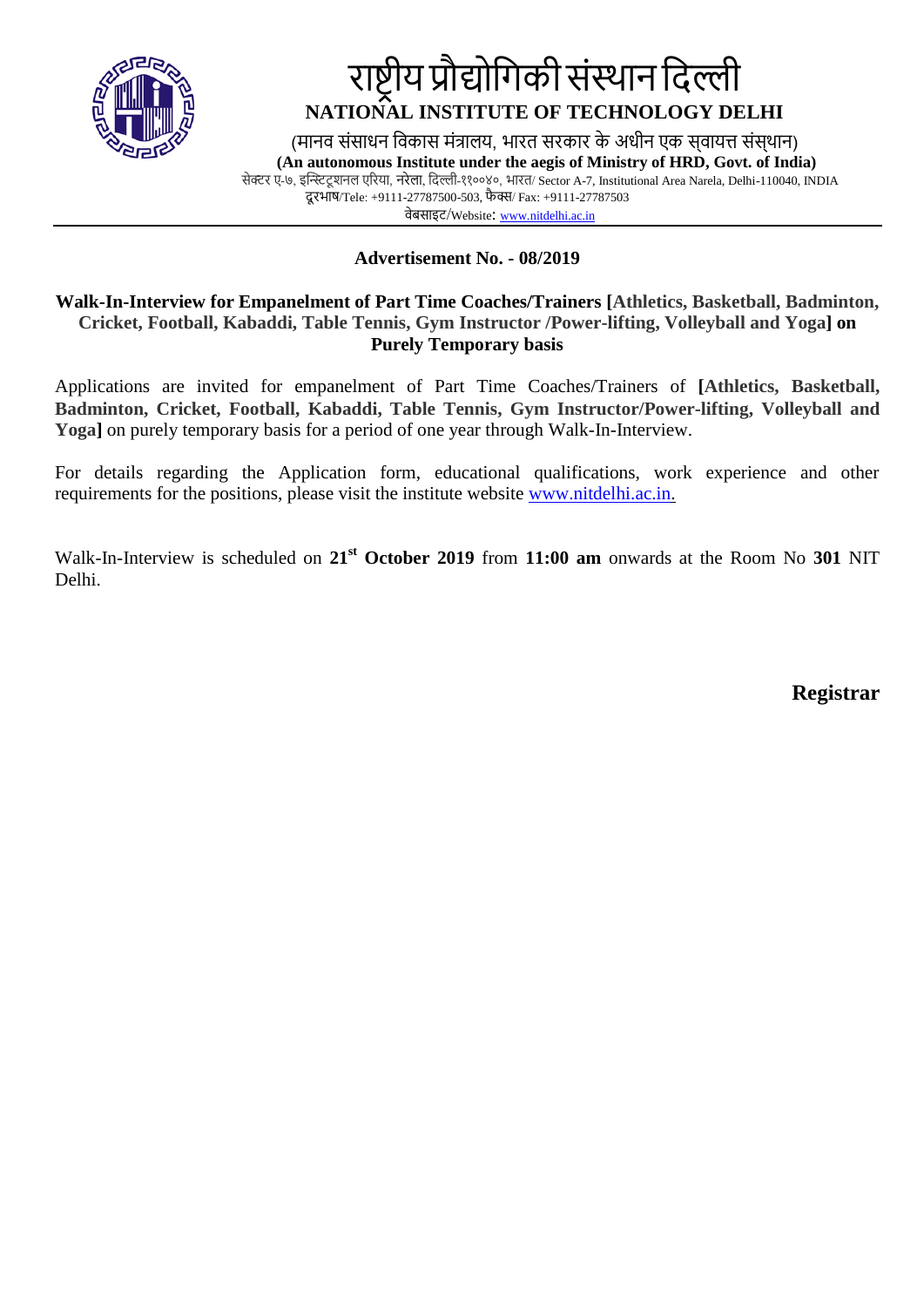## **Educational Qualification, Work Experience , Sports Achievements and other Requirements for the Positions**

| <b>Requirement</b>                                                                               |                                                                           | One in each sport.                                                       |                                                                     |    |          |           |   |               |  |  |
|--------------------------------------------------------------------------------------------------|---------------------------------------------------------------------------|--------------------------------------------------------------------------|---------------------------------------------------------------------|----|----------|-----------|---|---------------|--|--|
| <b>Educational Qualification</b>                                                                 | $\ddot{\cdot}$                                                            | Graduate/Post                                                            | Graduate                                                            | 1n | Physical | Education | & | <b>Sports</b> |  |  |
|                                                                                                  |                                                                           | with specialization of concerned sports.                                 |                                                                     |    |          |           |   |               |  |  |
|                                                                                                  |                                                                           | <sub>or</sub>                                                            |                                                                     |    |          |           |   |               |  |  |
|                                                                                                  |                                                                           | Certificate course of coaching in the concerned sports.                  |                                                                     |    |          |           |   |               |  |  |
|                                                                                                  |                                                                           | Or                                                                       |                                                                     |    |          |           |   |               |  |  |
|                                                                                                  |                                                                           | Relevant Diploma/Degree in case of Yoga and Gym Instructor/Power lifting |                                                                     |    |          |           |   |               |  |  |
| <b>Sports Achievement</b>                                                                        |                                                                           |                                                                          | : Minimum Inter-University /National or State level representation. |    |          |           |   |               |  |  |
| <b>Working Hours</b>                                                                             | $\therefore$ Two (2) hours every day from Monday to Friday (5:30-7:30 pm) |                                                                          |                                                                     |    |          |           |   |               |  |  |
|                                                                                                  |                                                                           | *Timings can be changed as per institute's requirement.                  |                                                                     |    |          |           |   |               |  |  |
| <b>Consolidated Salary</b>                                                                       |                                                                           | : Rs.1000 per day all inclusive with a max limit of Rs.15000 per month.  |                                                                     |    |          |           |   |               |  |  |
| Note: $\overline{\phantom{a}}$ The higher qualification(s) and achievements(s) may be preferred. |                                                                           |                                                                          |                                                                     |    |          |           |   |               |  |  |

## **Important Information**

- 1. Applications from person in employment in Government/Semi Government /Autonomous organizations are requested to submit a 'No Objection Certificate' from the employer at the time of Interview.
- 2. An applicant has to ensure the authenticity of information provided in support of experience, achievements and other documents. The applicant should produce all the original documents before the interview.
- 3. The qualification and experience may be relaxed at any time by the institute for otherwise exceptional candidates.
- 4. The institute reserves the right to increase or decrease the number of posts.
- 5. No TA/DA will be paid for appearing in the Test/Interview.
- 6. The services of the coach(s) will be on purely part time requirement basis and can be terminated at any given time by the institute without prior notice.
- 7. There should be No criminal record/case or any pending enquiry against the candidate.
- 8. Please mention the name of sports applying for on top of envelope of your application.
- **9. The selected candidate in each sport will be called for the services as and when required by the institute.**
- **10. Mere selection of the candidate under empanelment does not entitle him/her to be called for the services.**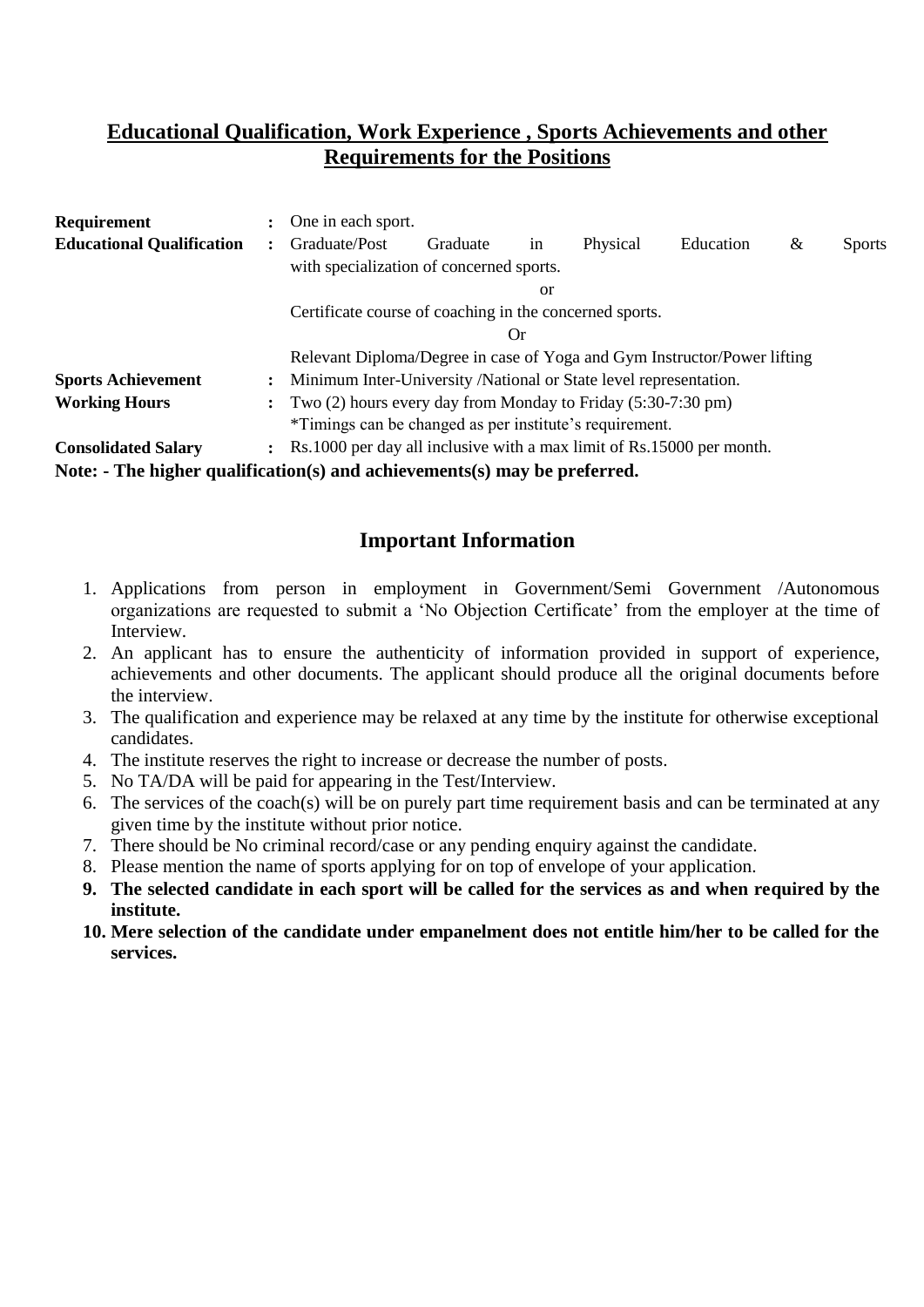

# राष्ट्रीय प्रौद्योगिकी संस्थान दिल्ली **NATIONAL INSTITUTE OF TECHNOLOGY DELHI**

(मानव संसाधन विकास मंत्रालय, भारत सरकार के अधीन एक सवायत्त संस्थान)

**(An autonomous Institute under the aegis of Ministry of HRD, Govt. of India)**

**Self Attested Photograph**

 सेक्टर ए-७, इन्स्टिटू शनल एररया, नरेला, गिल्ली-११००४०, भारत/ Sector A-7, Institutional Area Narela, Delhi-110040, INDIA दूरभाष/Tele: +9111-27787500-503, फैक्स/ Fax: +9111-27787503

वेबसाइट/Website: [www.nitdelhi.ac.in](http://www.nitdelhi.ac.in/)

## **APPLICATION FORM**

| 1. Advertisement no           |                                              |
|-------------------------------|----------------------------------------------|
| <b>2.</b> a) Post applied for |                                              |
| <b>b</b> ) Department/Section |                                              |
| 3. Name and complete          |                                              |
| personal address              |                                              |
| [In Block Letters]            |                                              |
| Gender                        |                                              |
| 5. Father's Name              |                                              |
| <b>6.</b> a) Date of Birth    |                                              |
| b) Age as on last date of     | $\ldots$ Years $\ldots$ Months $\ldots$ Days |
| application                   |                                              |

**7.** Education Qualification:

| <b>QUALIFICATION</b>                        | <b>SUBJECT / DISCIPLINE</b> | <b>BOARD</b> /<br><b>INSTITUTE</b> | <b>YEAR</b> | % OF MARKS<br><b>OBTAINED</b> |
|---------------------------------------------|-----------------------------|------------------------------------|-------------|-------------------------------|
| $10th$ or equivalent                        |                             |                                    |             |                               |
|                                             |                             |                                    |             |                               |
| $12th$ or equivalent                        |                             |                                    |             |                               |
|                                             |                             |                                    |             |                               |
| <b>Graduation Diploma/</b><br><b>Degree</b> |                             |                                    |             |                               |
|                                             |                             |                                    |             |                               |
| <b>Post Graduation</b>                      |                             |                                    |             |                               |
| .                                           |                             |                                    |             |                               |
|                                             |                             |                                    |             |                               |
| <b>Coaching Certificates</b><br>(if any)    |                             |                                    |             |                               |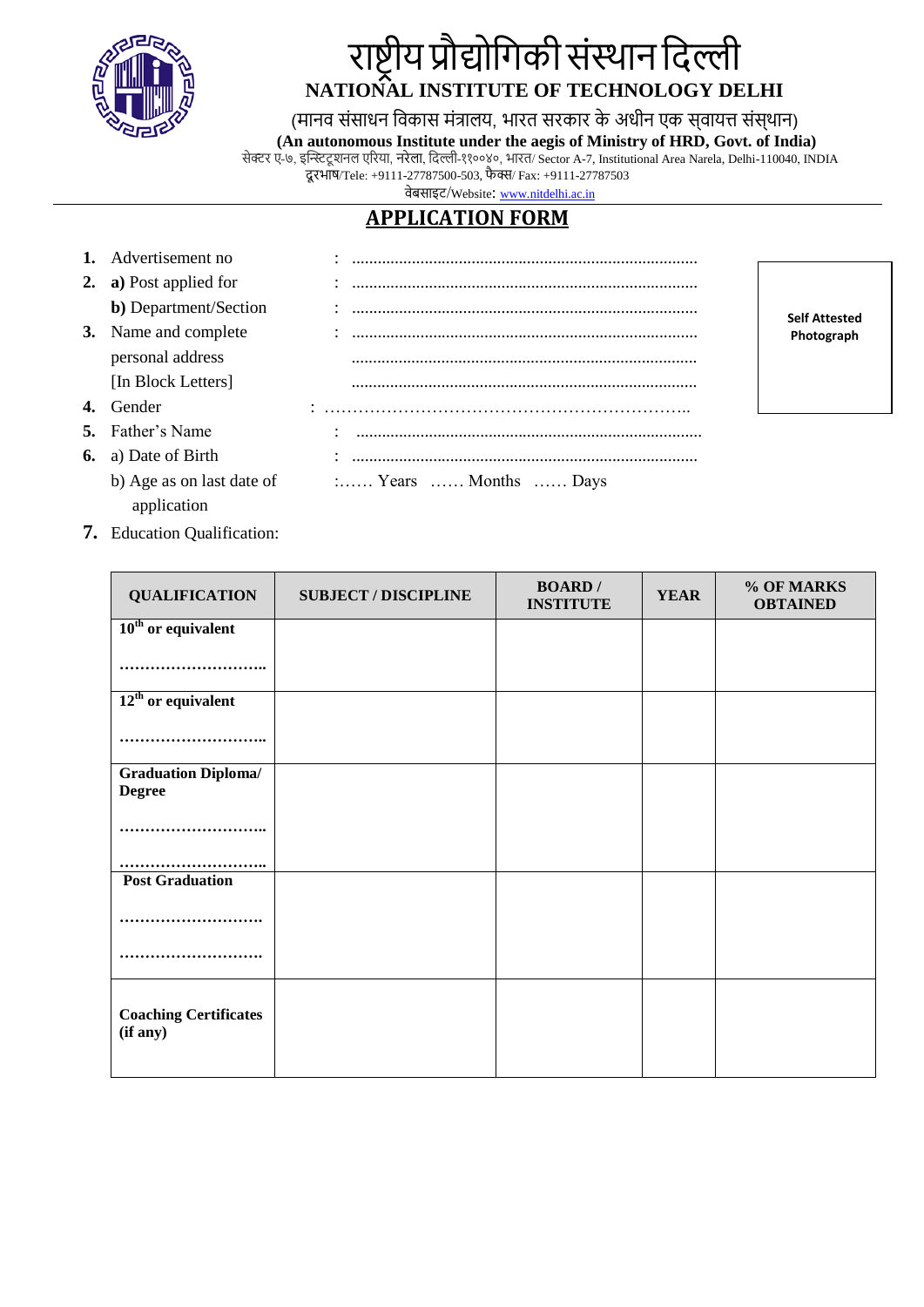**8.** Details of employment in chronological order. Enclose a separate sheet duly authenticated under your signature if necessary:

| Organization | <b>Post Held</b> | From | <b>To</b> | <b>Total</b><br><b>Experience</b><br>[in years]<br>and months] | <b>Scale of Pay and</b><br><b>Basic Pay</b> | <b>Nature</b><br>of<br><b>Duties</b> | Nature of<br>Appointment<br>[Regular/Contractual/<br>Part Time/Adhoc] |
|--------------|------------------|------|-----------|----------------------------------------------------------------|---------------------------------------------|--------------------------------------|-----------------------------------------------------------------------|
|              |                  |      |           |                                                                |                                             |                                      |                                                                       |
|              |                  |      |           |                                                                |                                             |                                      |                                                                       |
|              |                  |      |           |                                                                |                                             |                                      |                                                                       |
|              |                  |      |           |                                                                |                                             |                                      |                                                                       |

### **9.** Sports Achievements:

| Competition | <b>State / University</b> | Year | Position |
|-------------|---------------------------|------|----------|
|             |                           |      |          |
|             |                           |      |          |
|             |                           |      |          |
|             |                           |      |          |
|             |                           |      |          |
|             |                           |      |          |

| <b>10.</b> Nature of present employment |  |
|-----------------------------------------|--|
| i.e. adhoc / temporary /                |  |
| quasi permanent / permanent             |  |

### **11.** In case the present employment is held on deputation / contract basis, please state:

| a. The date of initial appointment |  |
|------------------------------------|--|
|                                    |  |
| you belong                         |  |
|                                    |  |
|                                    |  |